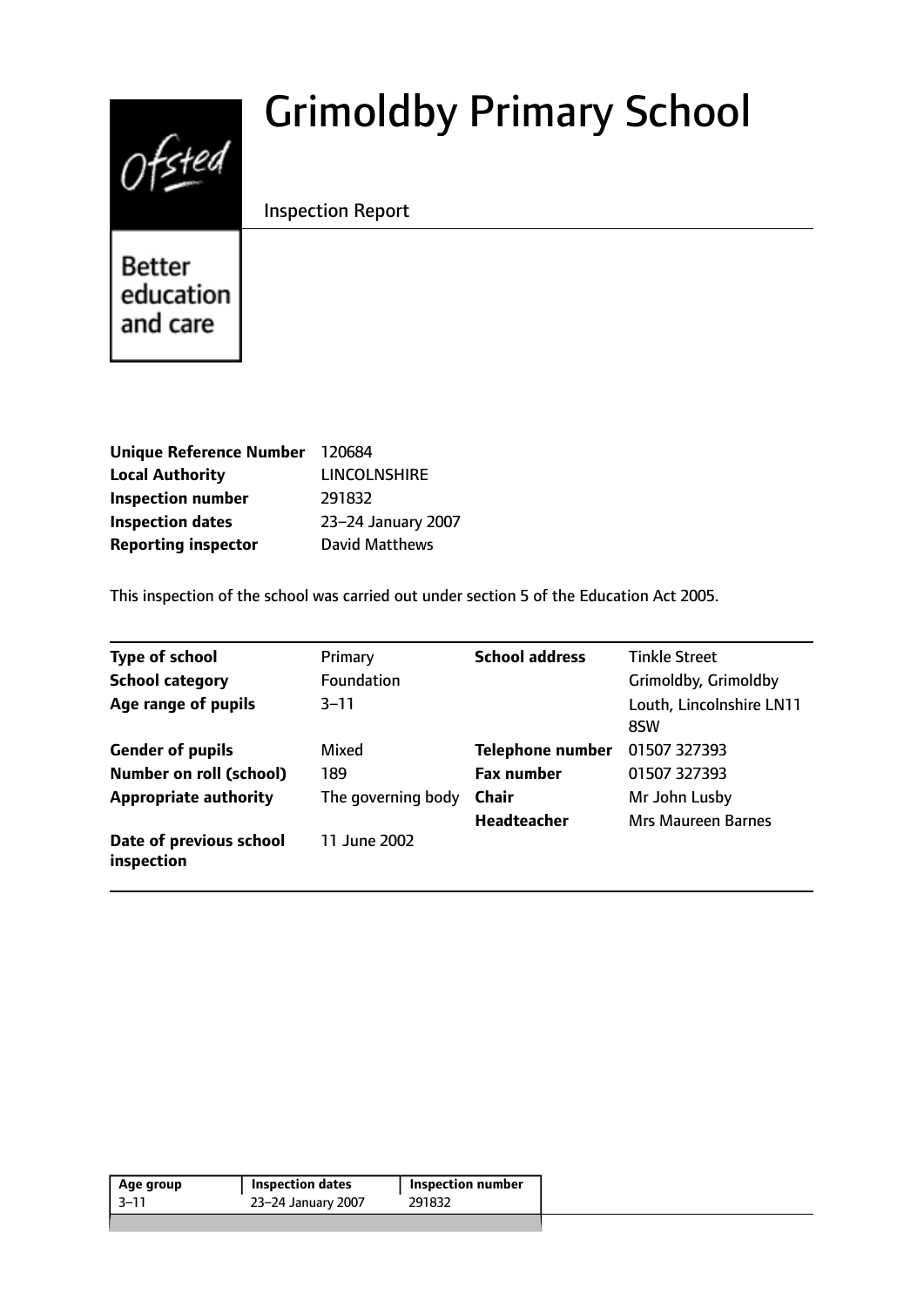© Crown copyright 2007

Website: www.ofsted.gov.uk

This document may be reproduced in whole or in part for non-commercial educational purposes, provided that the information quoted is reproduced without adaptation and the source and date of publication are stated.

Further copies of this report are obtainable from the school. Under the Education Act 2005, the school must provide a copy of this report free of charge to certain categories of people. A charge not exceeding the full cost of reproduction may be made for any other copies supplied.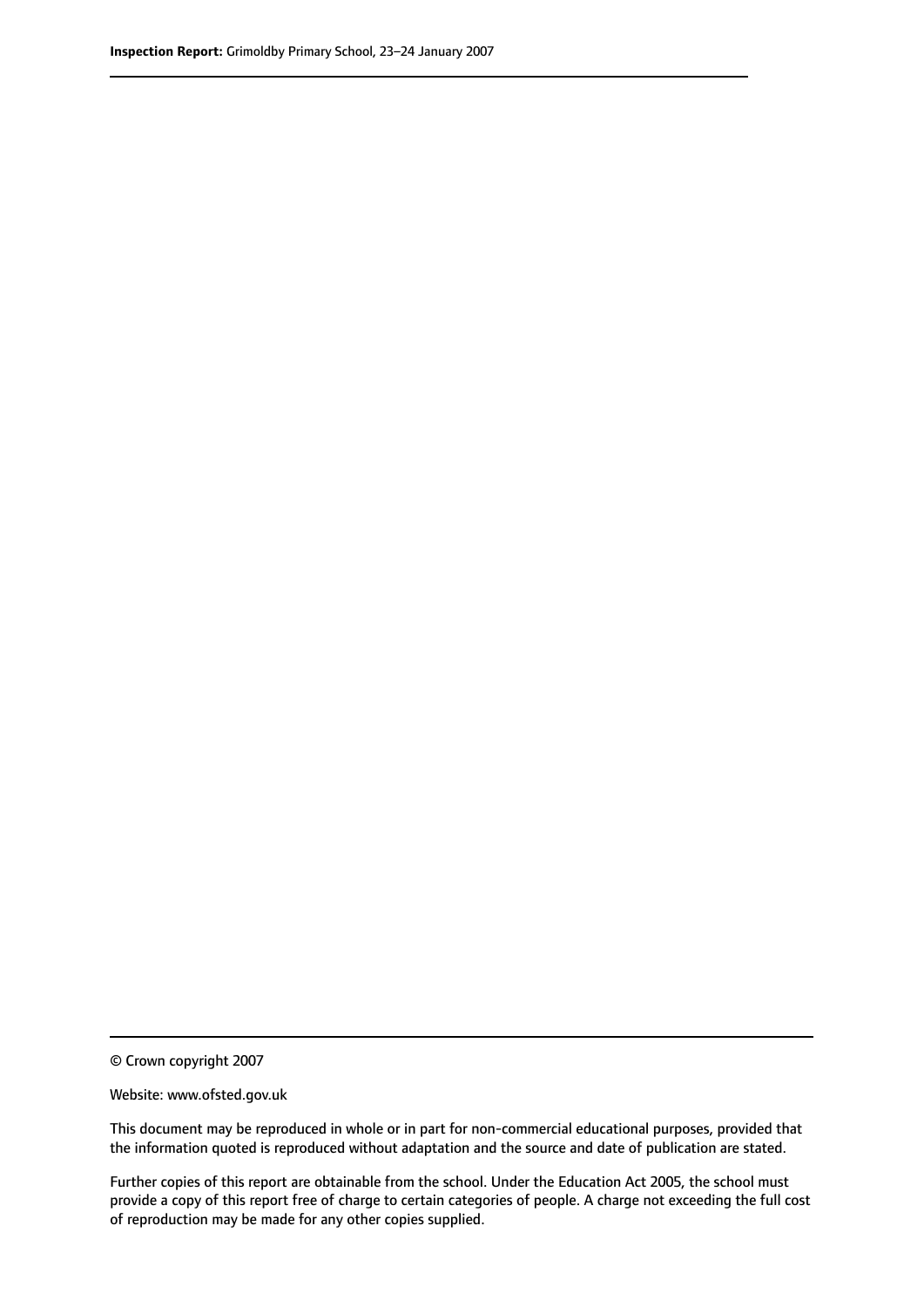# **Introduction**

The inspection was carried out by two Additional Inspectors.

# **Description of the school**

Broadly average in size, Grimoldby Primary School serves the village of Grimoldby and the surrounding area. The vast majority of pupils are white British and all use English as their first language. A small proportion of pupils is entitled to free school meals. A slightly below average number is identified as having learning difficulties or disabilities. Children start school with levels of knowledge and skills broadly similar to those nationally. The school has been awarded the Bronze Artsmark. The head teacher has been in post for a year.

## **Key for inspection grades**

| Grade 1 | Outstanding  |
|---------|--------------|
| Grade 2 | Good         |
| Grade 3 | Satisfactory |
| Grade 4 | Inadequate   |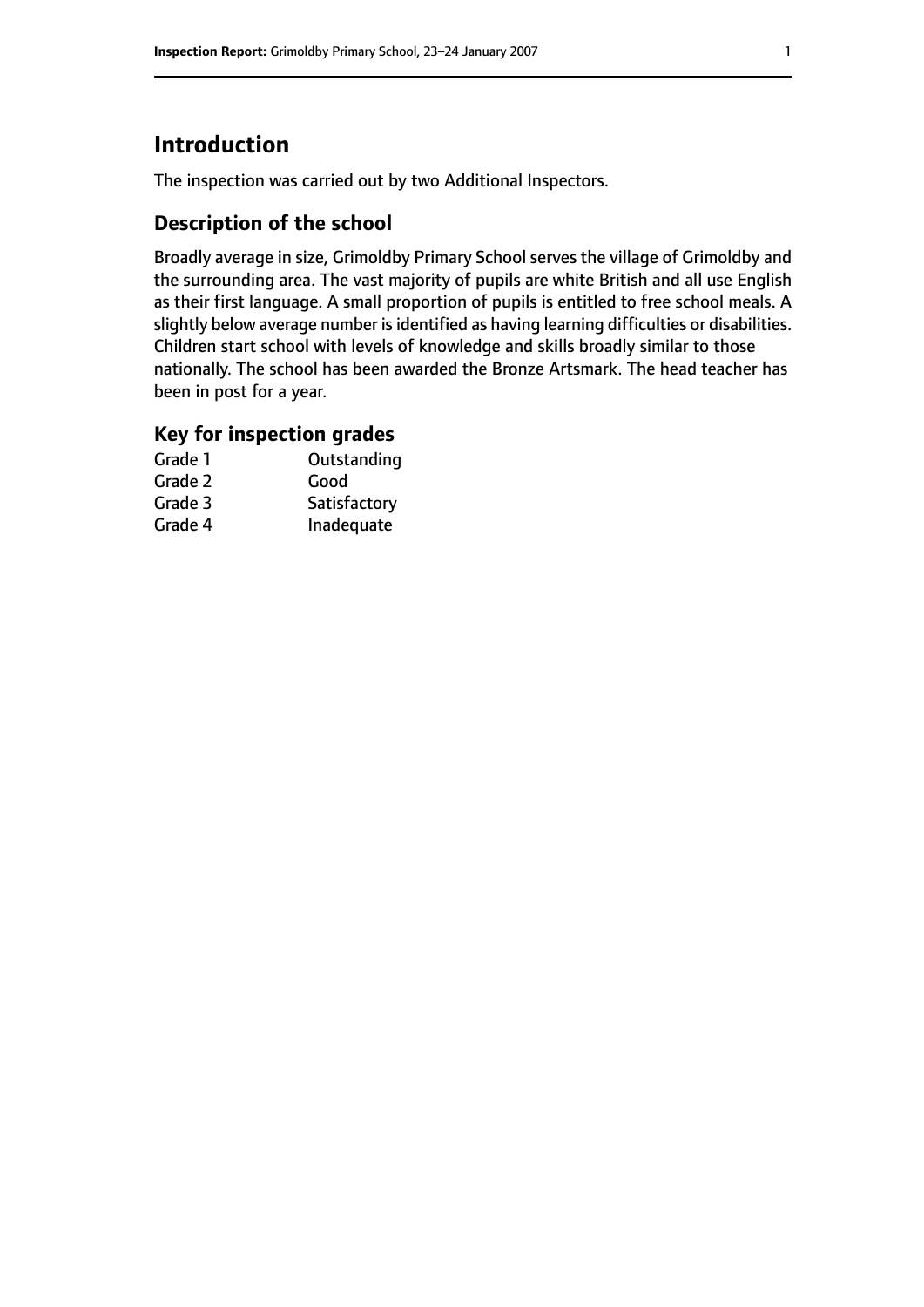# **Overall effectiveness of the school**

#### **Grade: 3**

Inspectors confirm the school's evaluation that it provides a satisfactory education for its pupils. Standards are similar to the national average and pupils' overall progress and achievements are satisfactory throughout the school.

Staff changes beyond the school's control and a lack of rigour in checking how well pupils are doing, however, contribute to variations in standards and achievement from year to year. Staff absences in 2006 had an adverse effect on standards in Year 2 mathematics but these are now satisfactory. Pupils' achievements in writing remained sound because of the school's strong and effective focus on this aspect of English. New staff in the nursery and reception classes are having a positive impact on children's satisfactory achievement and standards. There are already signs of good progress in communication, language and literacy and creative development. Good leadership in this Foundation Stage is enthusiastic and well-focused on how provision can be improved. There is a whole school emphasis on challenging the more able pupils. In Key Stage 1, more able pupils are usually challenged well, though occasionally opportunities are missed to extend the level of challenge in mathematics. The school's effective focus on the more able learners resulted in more Year 6 pupils gaining higher levels in English, mathematics and science in the 2006 tests than in 2005. However, pupils did not achieve well enough overall in science because too little time is given to the subject in the curriculum. Pupils of all ages do well in art because the school makes good use of staff's good subject knowledge.

In her first year, the new headteacher has made a good start in setting up arrangements for checking pupils' progress, though these have had little time to make a full impact. Insufficient use is made of information provided to the school to check and act on trends in pupils' achievements. This sometimes results in insufficient focus on weaknesses and too much emphasis on areas where the school is already effective. The headteacher has plans to address this through staff training.

Teaching and learning are satisfactory and all adults create a caring environment where pupils feel secure and happy. Support assistants are deployed well. The headteacher plays a strong role here, nurturing staff and pupils alike, creating strong and increasingly effective teamwork amongst staff committed to doing their best for the learners. Relationships are good at all levels. Parents and governors are overwhelmingly supportive of the school. The personal development of the pupils is good, particularly morally and socially, because of the strong care and guidance that they receive. Pupils behave well, enjoy school and are a credit to Grimoldby Primary School. They embrace healthy lifestyles enthusiastically through a satisfactory curriculum and play an increasing role in making decisions that affect the school. Satisfactory progress has been made in addressing the issues from the last inspection. The school has a satisfactory capacity to continue to improve and it gives satisfactory value for money.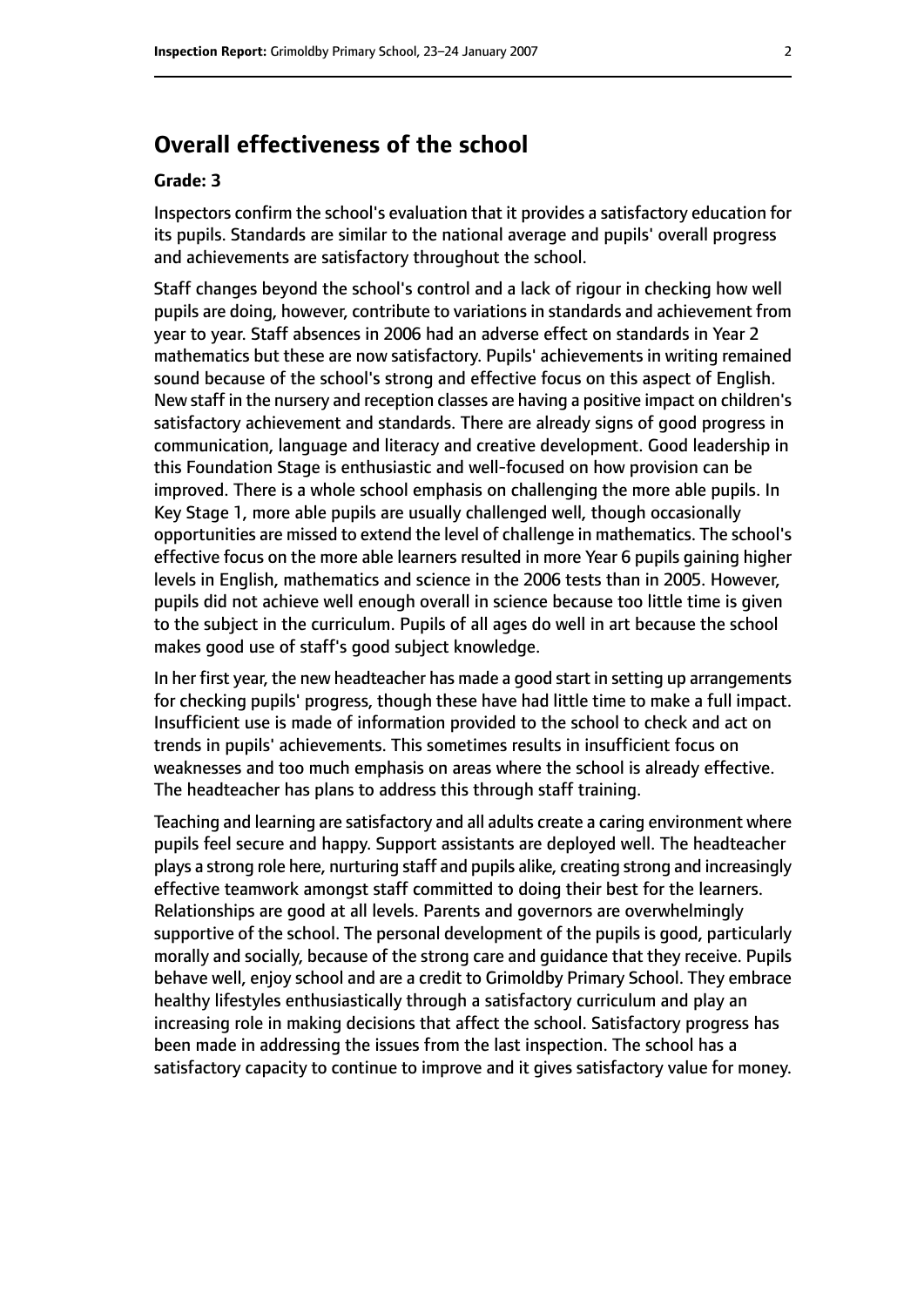#### **What the school should do to improve further**

- $\cdot$  Make more effective use of pupil performance data in planning the focus for school improvement.
- Raise the attainment of the more able pupils in Key Stage 1, particularly in mathematics.
- Raise achievement in science in Years 3 to 6 by giving it more prominence in the curriculum.

# **Achievement and standards**

#### **Grade: 3**

Standards are broadly average and achievement is satisfactory. Progress in the nursery and reception is satisfactory, with examples of good progress emerging in communication, language and literacy and creative development. These improvements are too early to have had a significant impact on the satisfactory standards. Continued satisfactory progress results in pupils reaching average standards by the end of Year 2. Standards in mathematics fell in 2006 to below those nationally. They have broadly recovered but higher attaining pupils sometimes do not make enough progress in some lessons. The school has successfully narrowed the gap between boys and girls' attainment in writing. Standards are average and achievement is satisfactory by the end of Year 6. Recent trends suggest a slight decline in the progress that pupils make in Key Stage 2, writing contributing most to this trend. However, an increased number of pupils reached the higher Level 5 in the 2006 tests in English, mathematics and science compared with the 2005. This is a direct result of improved teaching, particularly in Year 6, beginning to redress the negative effects of staff changes, and the school's focus on the more able pupils. However, despite these improvements, pupils do not do well enough in science compared with pupils nationally. Pupils with learning difficulties or disabilities achieve satisfactorily. Throughout the school pupils achieve well in art.

# **Personal development and well-being**

#### **Grade: 2**

Pupils' personal development and well-being are good. Pupils enjoy school, especially the regular Arts afternoons, and attendance is good. Their spiritual, moral, social and cultural development is good overall with particular strengths in their moral and social development. This is reflected in pupils growing to be polite and well-behaved. They develop their confidence well and play an increasingly important role in school decisions through the recently-formed school council, helping to improve play time facilities. Older pupils carry out additional responsibilities to the school community effectively. They are reliable monitors and look after younger pupils at play times well. All pupils help the school carry out its commitment to recycling very successfully and know why this is socially responsible. Pupils have a satisfactory understanding of staying safe and know about safety issues in science, for instance. They are free from harassment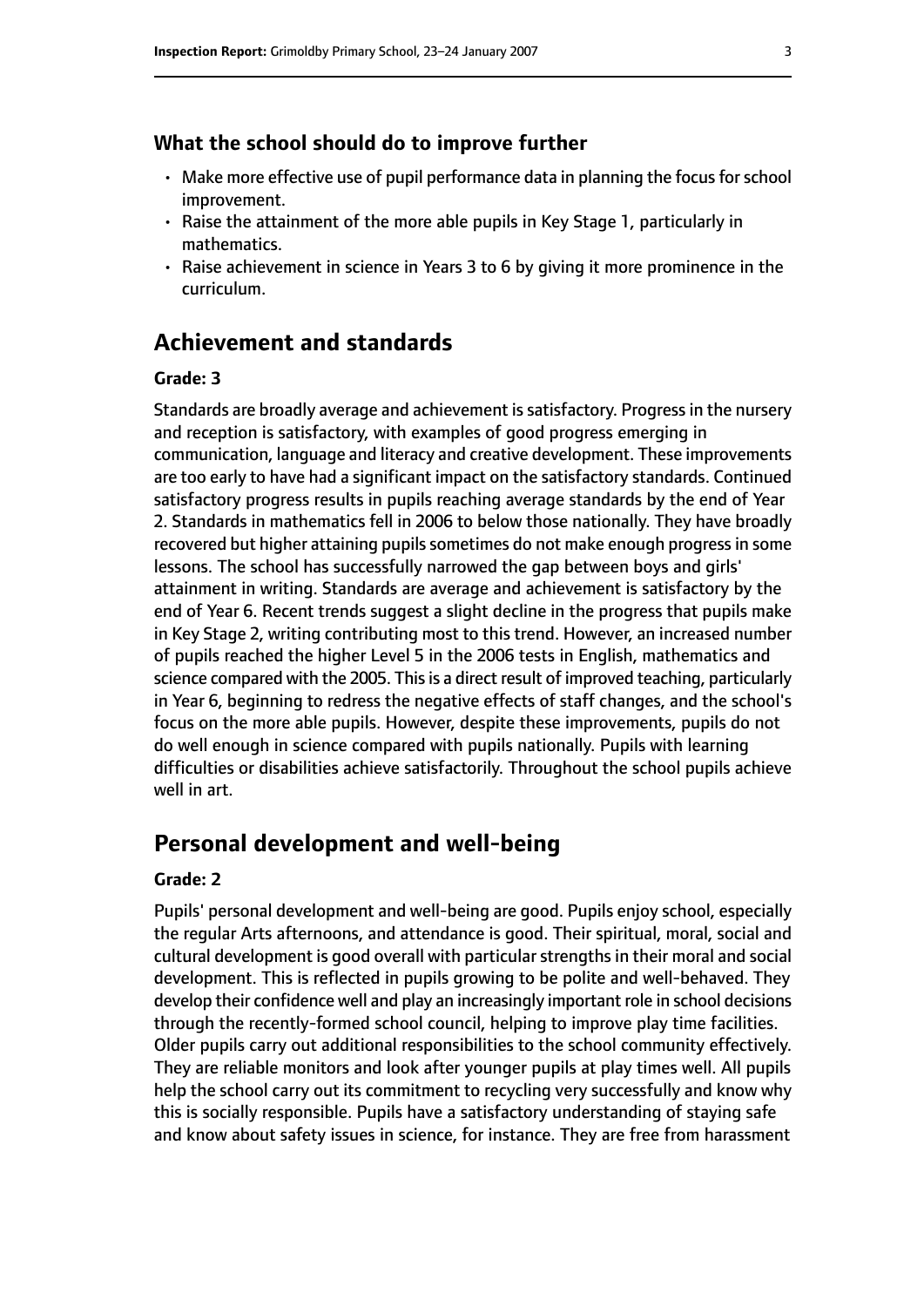on the playgrounds. Pupils have a well-developed understanding of healthy eating options and they are prepared satisfactorily for the future.

# **Quality of provision**

## **Teaching and learning**

#### **Grade: 3**

Teaching and learning are satisfactory. Teachers have very good relationships and manage pupils' behaviour well, so they want to learn. Most lessons are lively and capture pupils' interests. Staff use their expertise well in the weekly Arts afternoons to inspire pupils to reach high standards in, for instance art and design and to appreciate and make music. Just occasionally, however, lessons lack vitality and fail to engage pupils' imaginations. Here learning is satisfactory rather than good. The level of challenge is suitable for most pupils for most of the time, though brighter pupils are not always challenged as well as they might be, for example in mathematics in Key Stage 1. Teachers mark pupils' work regularly. Though supportive and helpful in pointing out where pupils have gone wrong, their comments do not always give pupils a clear enough idea of how to improve their work. Furthermore, learners are not sufficiently guided to assess their work themselves so that they develop a clearer view of how well they are doing and what they need to do to improve. Teaching assistants are mostly well directed to support learning, particularly in the nursery and reception and those supporting pupils with learning difficulties.

#### **Curriculum and other activities**

#### **Grade: 3**

The curriculum is satisfactory and has some good features. It meets statutory requirements but is not focused precisely enough to enable all pupils to achieve well. For instance, not enough time is allocated to science to improve pupils' progress and raise standards. The school has begun to improve the provision for gifted and talented pupils, and while satisfactory, it is at an early stage and has had insufficient time to make an impact on learning. There is satisfactory provision for literacy and numeracy. Provision for pupils with learning difficulties and disabilities is satisfactory through the individual education plans that focus appropriately on their specific needs. There is an extensive range of visitors to the school who broaden the curriculum and provide good support for pupils' well-being. Local visits are used well to encourage pupils to enjoy learning.

#### **Care, guidance and support**

#### **Grade: 2**

Care, guidance and support are good. Pastoral care particularly provides a secure basis for pupils' personal development. Pupils feel they are known and supported well. Parents comment very favourably, one writing, 'I have been delighted with the overall care and education provided for my children and also us as a family.' Good relationships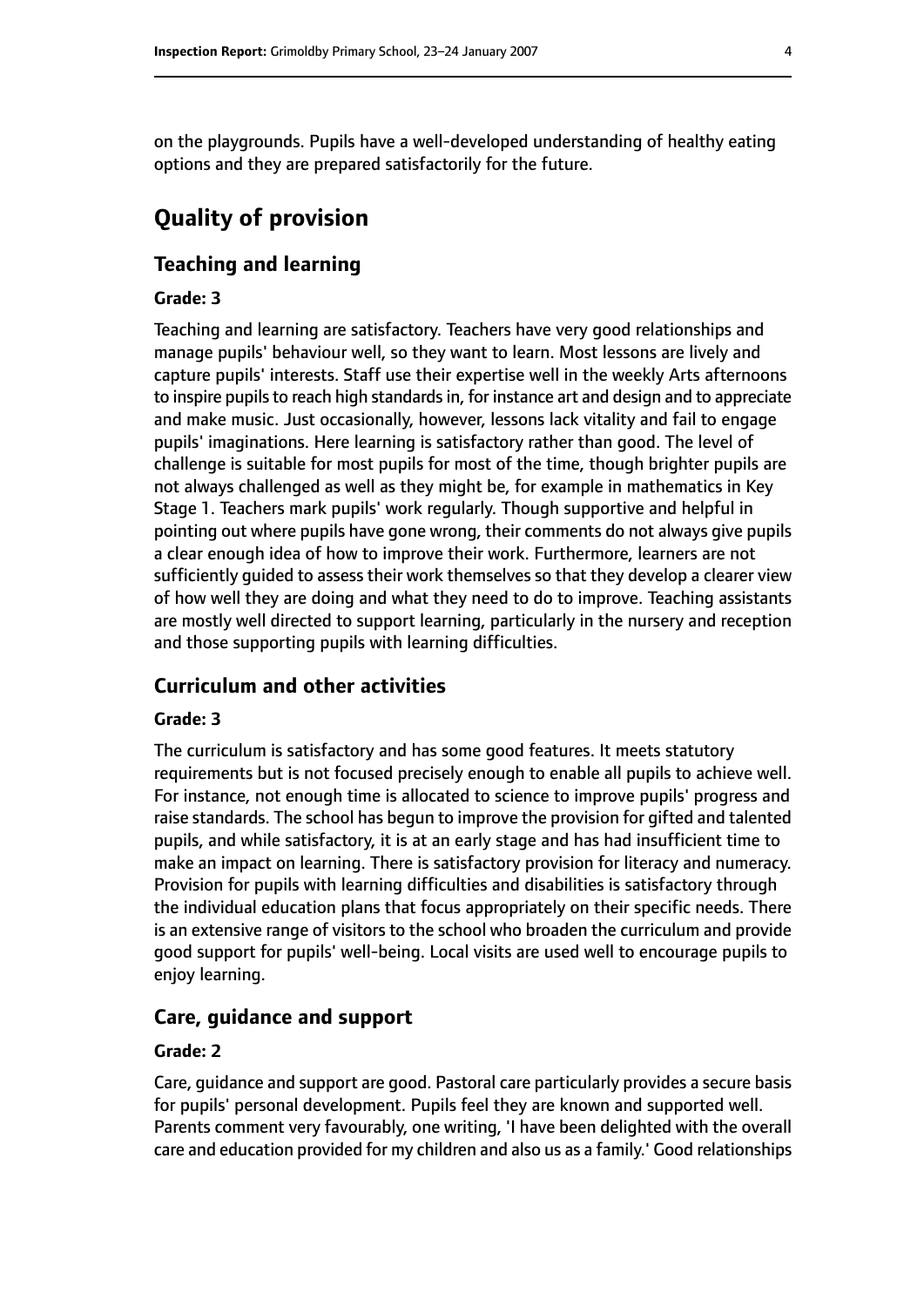support parents in helping pupils with additional learning needs to succeed. Staff are careful to include all the pupils in all activities. The school has good systems to ensure pupils' health and safety and staff are vigilant over pupils' welfare and protection. For instance, all teaching staff are trained in first aid and are aware of child protection procedures. There are good links with outside agencies to support vulnerable pupils well. The improved systems to chart pupils' progress are too recent to have had an impact on achievement, and in making pupils' satisfactory individual targets more precise. Displays of pupils' work, specifically in art, promote self esteem and set a good example.

### **Leadership and management**

#### **Grade: 3**

Leadership and management are satisfactory. The school's leaders successfully promote pupils' personal development and well-being and have sustained a common sense of purpose among staff, underpinned by good relationships. The focus on raising standards is reflected in the increased number of Year 6 pupils reaching the higher levels in English, mathematics and science in the 2006 tests. The headteacher hasset up suitable systems for checking pupils' progress, and these have already begun to help the school to identify which pupils need additional support for literacy and numeracy. As a result, groups of pupils receive extra support in these subjects. The school recognises the need for staff to be trained to make best use of national data on pupil performance to spot areas of weakness and address them swiftly. The senior teacher has played a strong role in supporting the head teacher in establishing secure arrangements for monitoring pupils' progress and she is developing the Foundation Stage well. The headteacher knows what needs to be done to help subject co-ordinators to raise standards and there are training plans to develop their role in monitoring achievement. The inclusion of all learners is central to the school's ethos and is managed satisfactorily. Governors play a supportive role but do not always challenge the school sufficiently.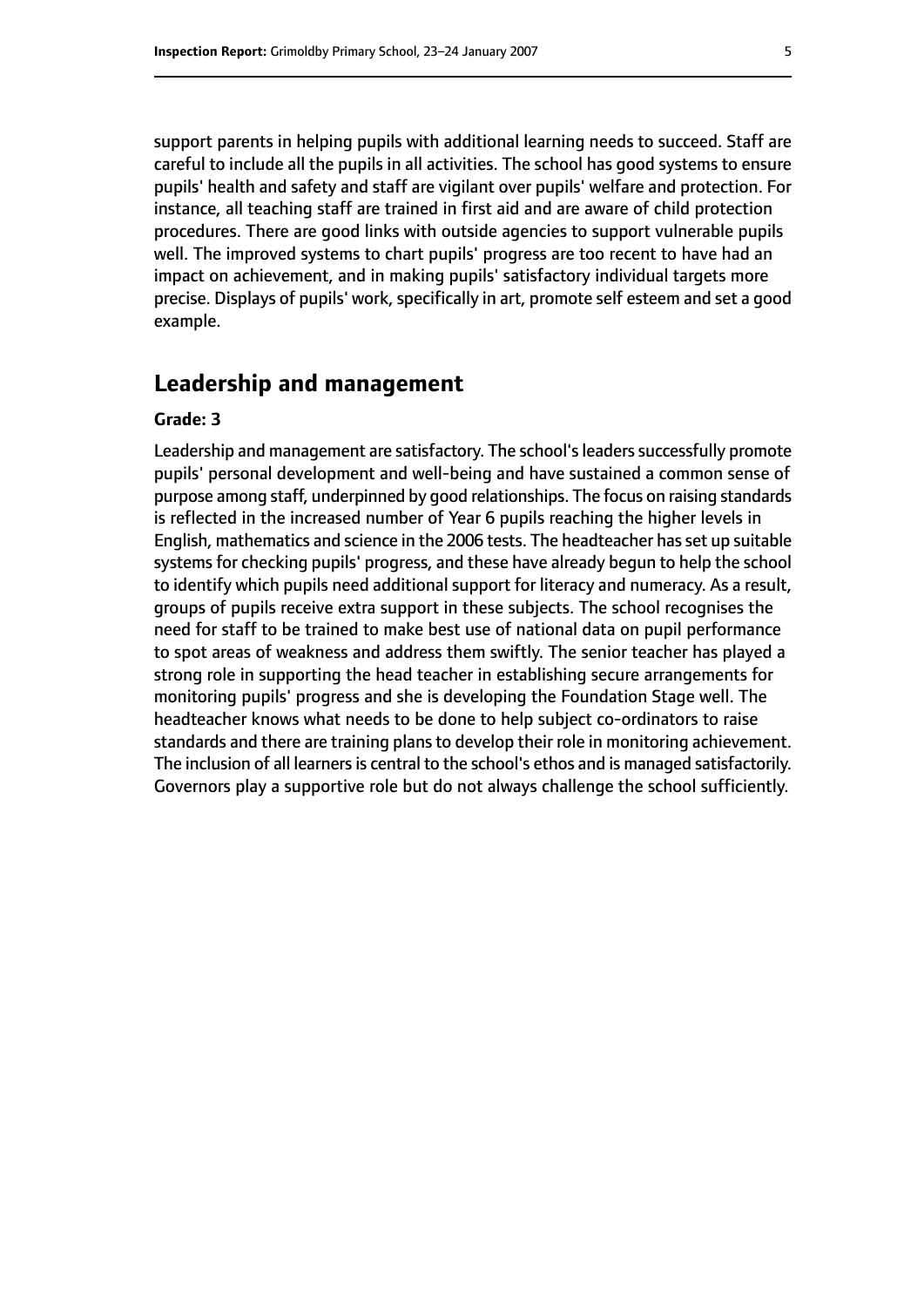**Any complaints about the inspection or the report should be made following the procedures set out inthe guidance 'Complaints about school inspection', whichis available from Ofsted's website: www.ofsted.gov.uk.**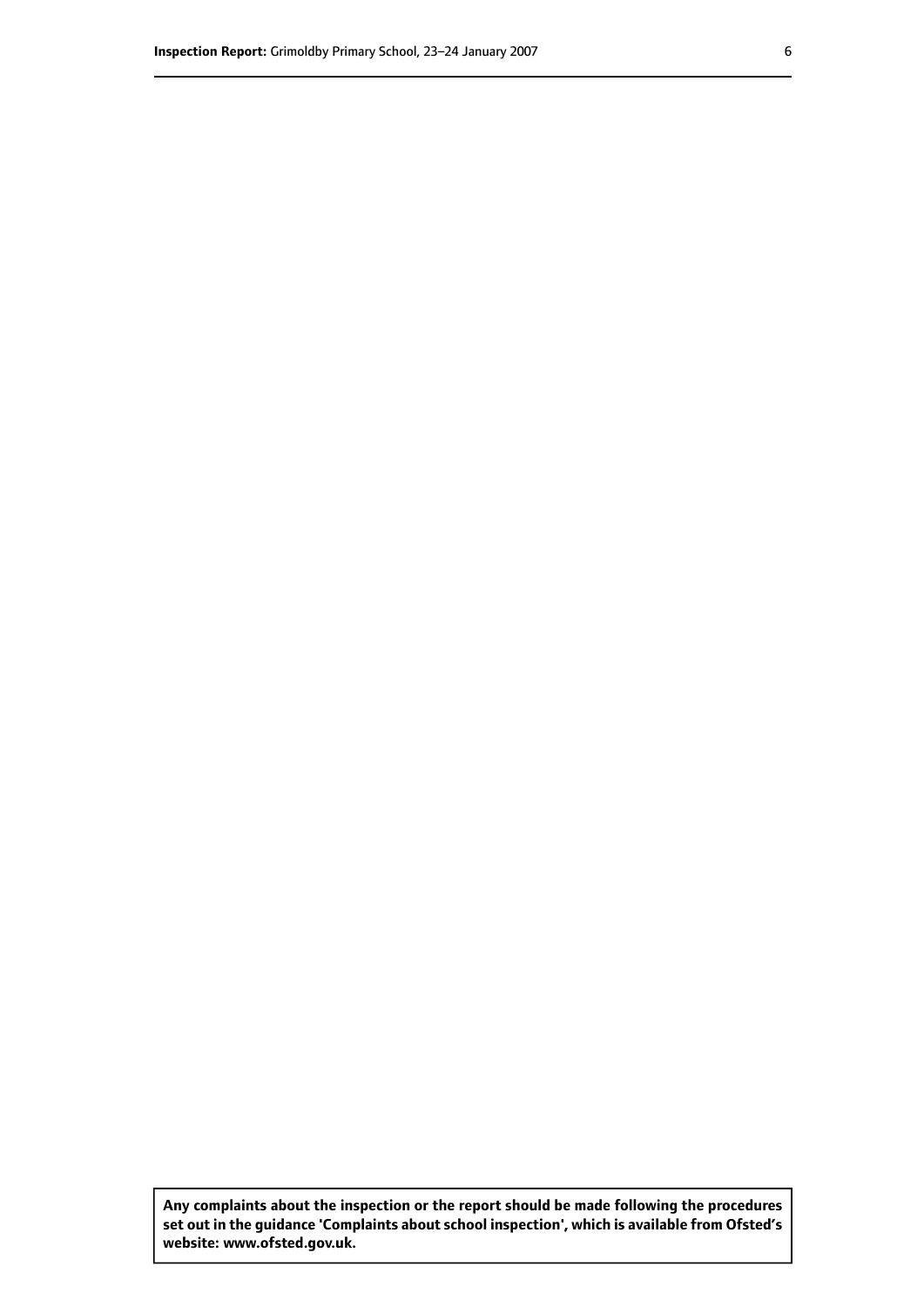# **Inspection judgements**

| Key to judgements: grade 1 is outstanding, grade 2 good, grade 3 satisfactory, and grade 4 | School         |
|--------------------------------------------------------------------------------------------|----------------|
| inadeauate                                                                                 | <b>Overall</b> |

# **Overall effectiveness**

| How effective, efficient and inclusive is the provision of education, integrated<br>care and any extended services in meeting the needs of learners? |     |
|------------------------------------------------------------------------------------------------------------------------------------------------------|-----|
| How well does the school work in partnership with others to promote learners'<br>well-being?                                                         |     |
| The quality and standards in the Foundation Stage                                                                                                    |     |
| The effectiveness of the school's self-evaluation                                                                                                    |     |
| The capacity to make any necessary improvements                                                                                                      |     |
| Effective steps have been taken to promote improvement since the last<br>inspection                                                                  | Yes |

## **Achievement and standards**

| How well do learners achieve?                                                                               |  |
|-------------------------------------------------------------------------------------------------------------|--|
| The standards <sup>1</sup> reached by learners                                                              |  |
| How well learners make progress, taking account of any significant variations between<br>groups of learners |  |
| How well learners with learning difficulties and disabilities make progress                                 |  |

# **Personal development and well-being**

| How good is the overall personal development and well-being of the<br>learners?                                  |  |
|------------------------------------------------------------------------------------------------------------------|--|
| The extent of learners' spiritual, moral, social and cultural development                                        |  |
| The behaviour of learners                                                                                        |  |
| The attendance of learners                                                                                       |  |
| How well learners enjoy their education                                                                          |  |
| The extent to which learners adopt safe practices                                                                |  |
| The extent to which learners adopt healthy lifestyles                                                            |  |
| The extent to which learners make a positive contribution to the community                                       |  |
| How well learners develop workplace and other skills that will contribute to<br>their future economic well-being |  |

# **The quality of provision**

| $\Box$ How effective are teaching and learning in meeting the full range of the $\Box$<br>  learners' needs?        |  |
|---------------------------------------------------------------------------------------------------------------------|--|
| $\mid$ How well do the curriculum and other activities meet the range of needs<br>$\mid$ and interests of learners? |  |
| How well are learners cared for, guided and supported?                                                              |  |

 $^1$  Grade 1 - Exceptionally and consistently high; Grade 2 - Generally above average with none significantly below average; Grade 3 - Broadly average to below average; Grade 4 - Exceptionally low.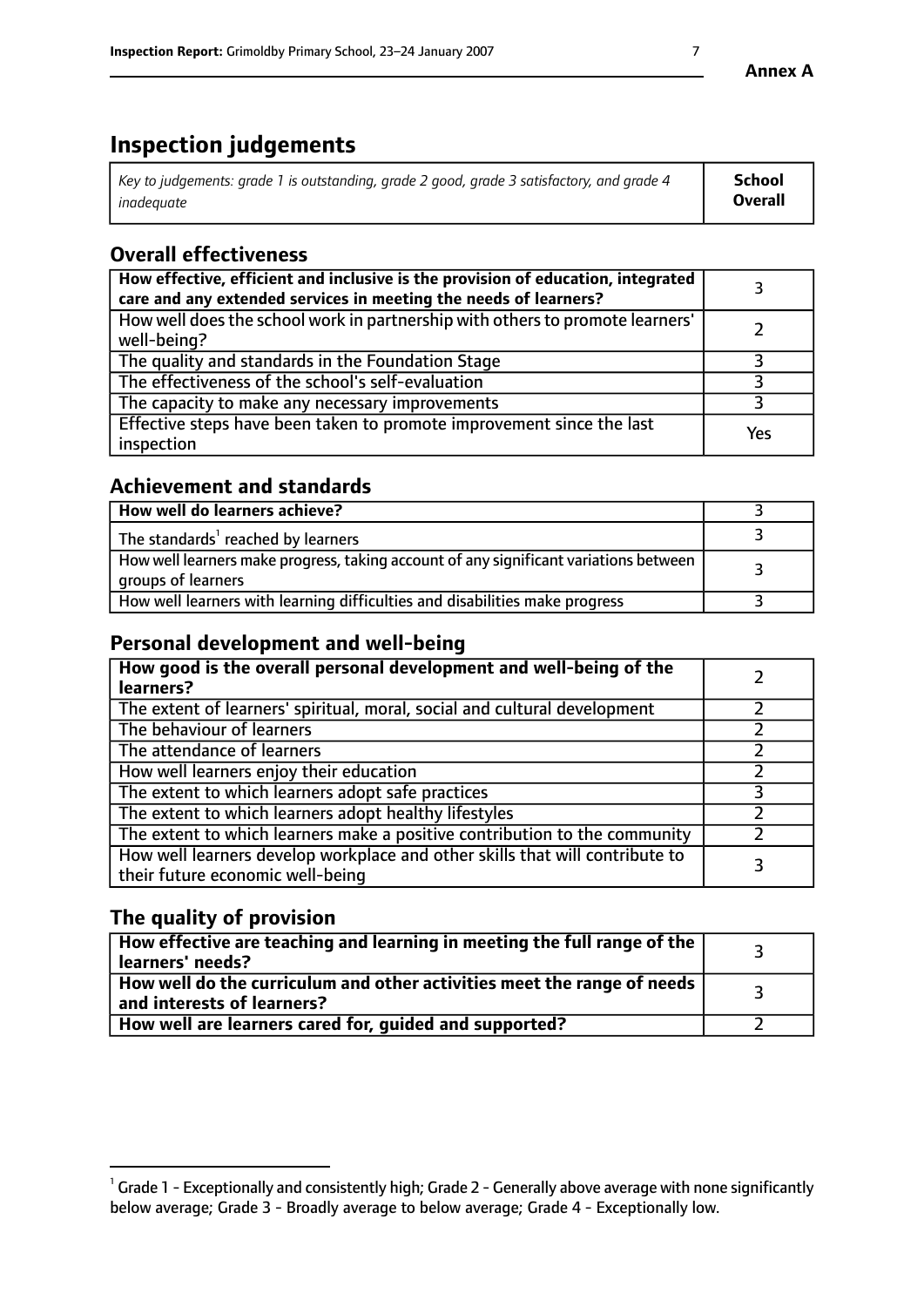#### **Annex A**

# **Leadership and management**

| How effective are leadership and management in raising achievement<br>and supporting all learners?                                              |           |
|-------------------------------------------------------------------------------------------------------------------------------------------------|-----------|
| How effectively leaders and managers at all levels set clear direction leading<br>to improvement and promote high quality of care and education |           |
| How effectively performance is monitored, evaluated and improved to meet<br>challenging targets                                                 | 3         |
| How well equality of opportunity is promoted and discrimination tackled so<br>that all learners achieve as well as they can                     |           |
| How effectively and efficiently resources, including staff, are deployed to<br>achieve value for money                                          | 3         |
| The extent to which governors and other supervisory boards discharge their<br>responsibilities                                                  | 3         |
| Do procedures for safequarding learners meet current government<br>requirements?                                                                | Yes       |
| Does this school require special measures?                                                                                                      | <b>No</b> |
| Does this school require a notice to improve?                                                                                                   | No        |